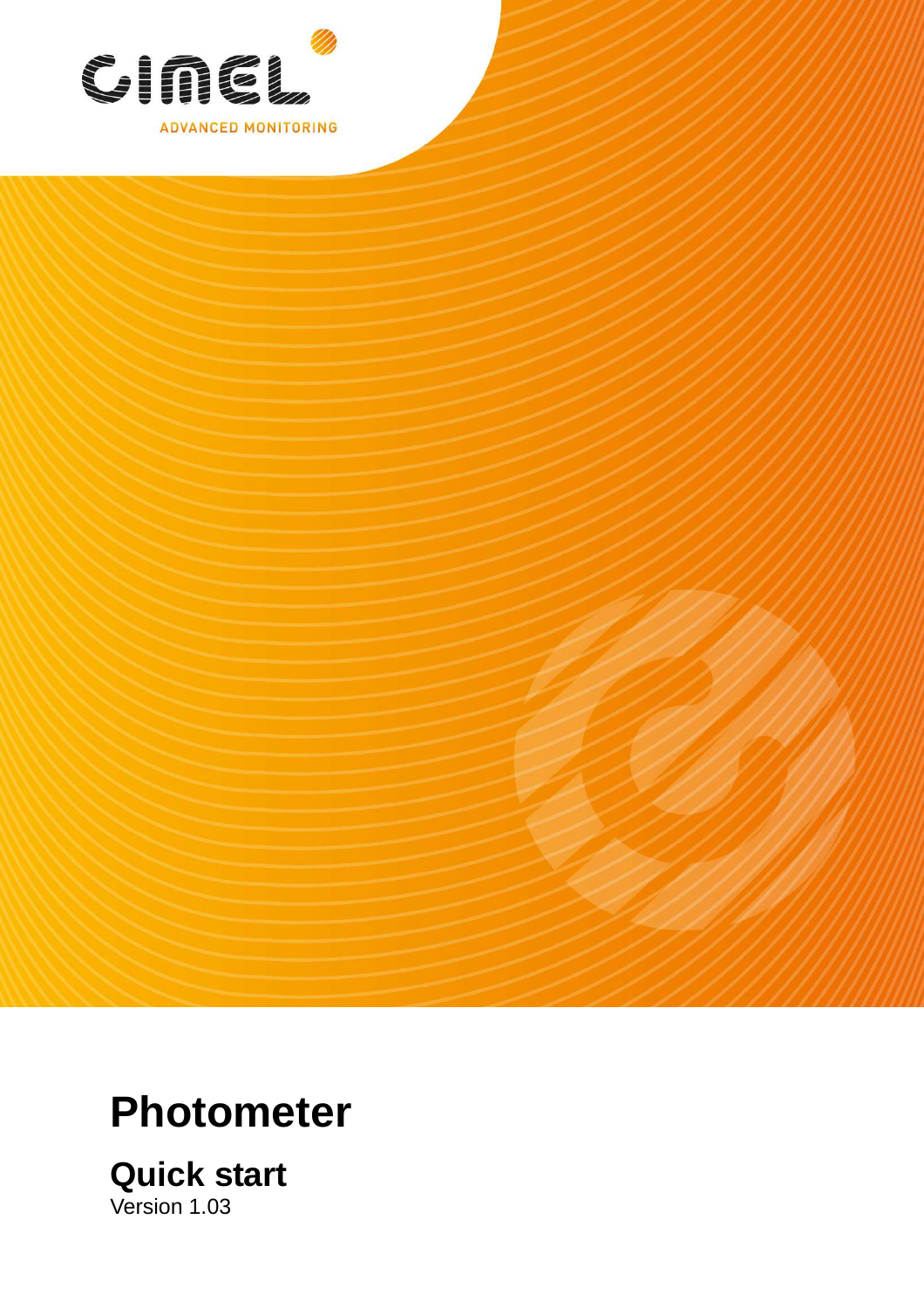

## **1 Document history**

| <b>Rev</b> | <b>Chapter</b> | <b>Description of modification / changes</b>   | <b>Date</b> |
|------------|----------------|------------------------------------------------|-------------|
| 1.00       |                | Initial release.                               | 21/04/2013  |
| 1.01       | 2.4            | Detail settings information.                   | 30/07/2013  |
| 1.02       | All            | Add document history                           | 03/06/2014  |
|            |                | Modify document according to software release. |             |
| 1.03       | 3.1            | <b>Add Polarized Photometer.</b>               | 28/07/2014  |
|            |                | Add BRDF 12 filters Polarized Photometer.      |             |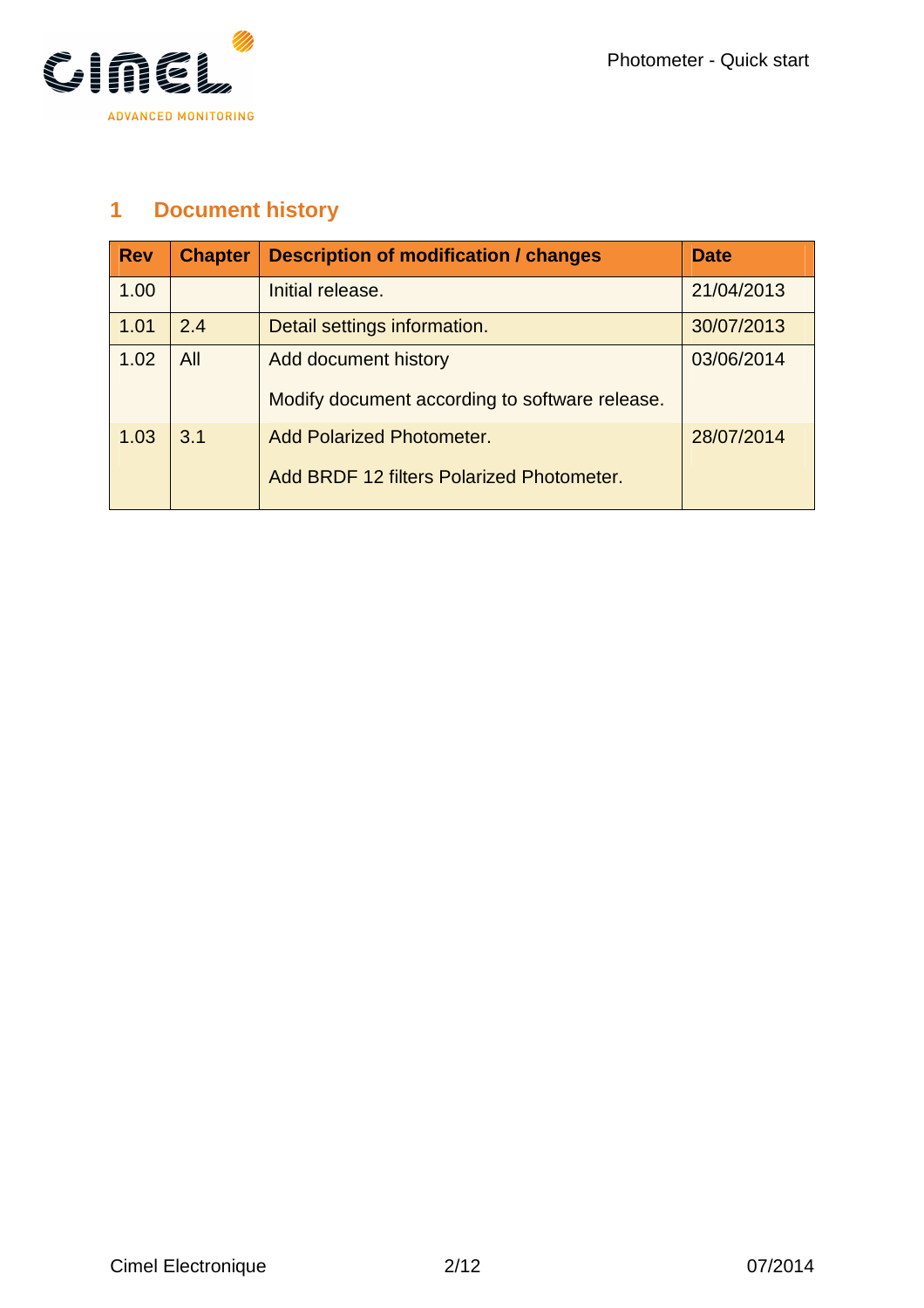

## **2 Presentation**



- User interface:
	- > 1: Graphical display.
	- > 2: Capacitive touches.
	- > 3: Mechanical push button.
- Connexions:
	- > 4: Pyranometer.
	- > 5: Wet sensor.
	- > 6: Remote display.
	- $> 7: SD112.$
	- > 8: USB.
	- > 9: Optical head.
	- > 10: Robot azimuth and zenith motion.

Cimel Electronique 3/12 07/2014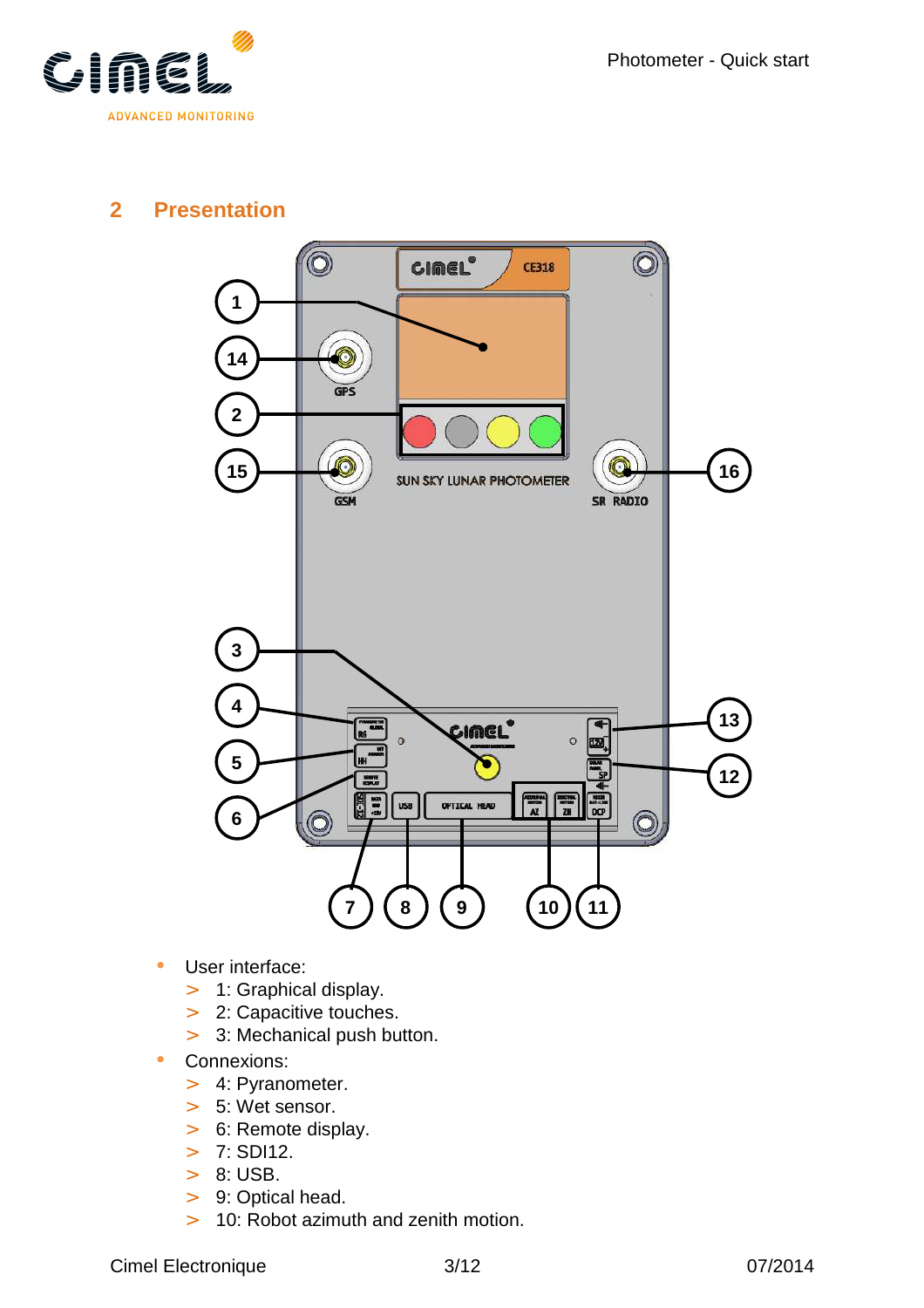

- > 11: DCP / Serial communication.
- > 12: Solar panel.
- > 13: External battery.
- Other:
	- > 14: GPS antenna.
	- > 15: GSM antenna.
	- > 16: Short range radio antenna.

## 2.1. **Capacitive touches functions**

All touch actions are displayed above it on the sixth line.

The RED touch is used to exit a menu or to cancel an action.

The GREEN touch is used to enter in a menu or to valid an action.

The YELLOW and WHITE touches are used respectively to go up/down in a menu or to increase/decrease an edit value.

## 2.2. **Turn on**

When the electronic box is power supplied, press the "yellow" push button on the connector board to turn on the display.

## 2.3. **Turn off**

The electronic box turns off the display after one minute of user inactivity. If the scenario menu is open and a scenario is running, the electronic box doesn't turn off the display until the current scenario has finished.

## **3 Menus description**

The menu system is a hierarchical menu system.

The menu is actually structured as below (every uppercase word indicates button and lowercase edit variable):

- **SCENARIOS** 
	- > See Chapter 2.1 for description.
- **MEASURES** 
	- > Battery
	- > Ibattery
	- > Vsolar
	- > Isolar
	- > Vcoin, Vcpu, Vgsm, Vradio
	- > Vrg
	- > Wetting
	- > Temperature

Cimel Electronique 4/12 07/2014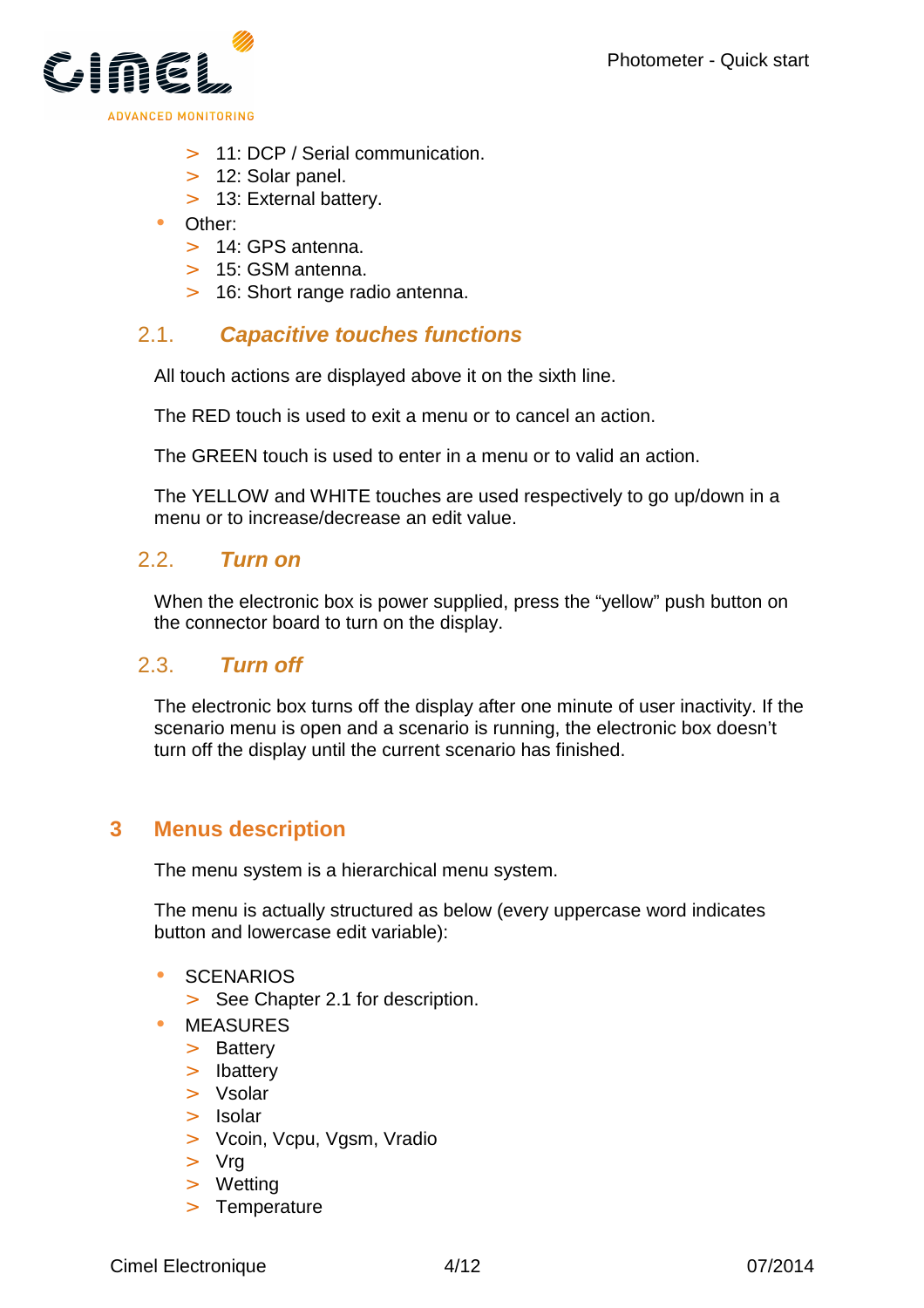

- > Humidity
- > Pressure
- MEMORY
	- > SD CARD
		- − State: Indicate the size of the SD card.
		- − FORMAT
		- − SAVE
		- − EXPORT ASCII
- SETTINGS
	- > Auto
	- > Moon
	- > P.Moon
	- > Country
	- > District
	- > Number
	- > Latitude
	- > Longitude
	- > Altitude
	- > Turbo
	- > P.Turbo
	- > Bclsky
	- > P. Bclsun
	- > AZ offset
	- > ZN offset
	- > DCP
	- > DCP Channel
	- > DCP Type
	- > DCP ID
	- > DCP Max
	- > DCP Interval
	- > DCP Offset
- DATE
	- > Date
	- > Hour
- CIMEL
	- > TSV
	- > ROBOT
	- > GPS INFO
	- > Password

## 3.1. **SCENARIOS menu**

The scenario menu is different depending on the type of the Photometer (NE, BRDF…).

Each scenario can be executed manually from this menu.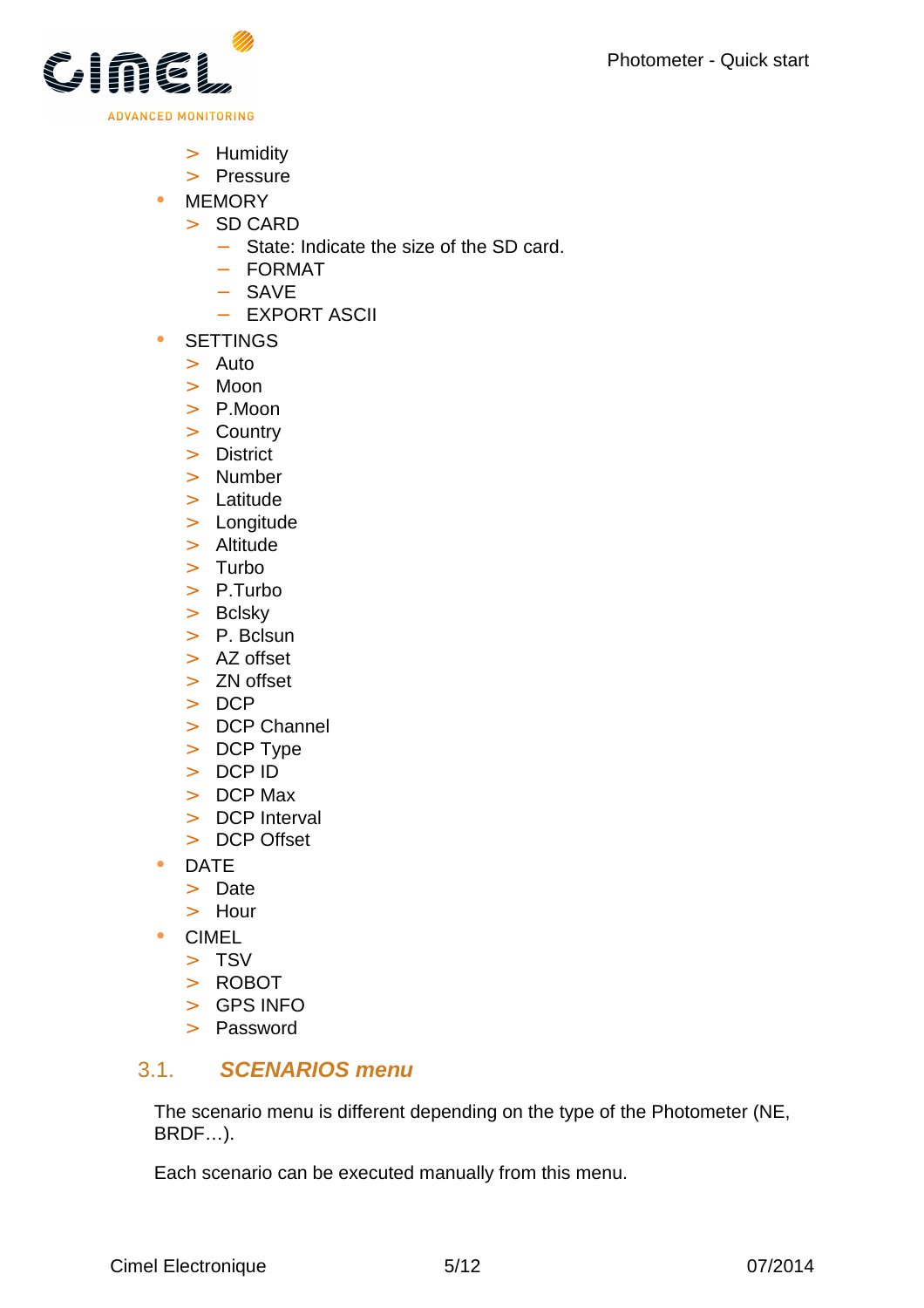

When a scenario is executed in manual mode, it starts in step by step mode. The Photometer measures and loops on the current filter until the "Next" or "Run" button is pressed. If the "Next" button is pressed, the Photometer loops on the next filter and waits for a user action. If the "Run" button is pressed, the Photometer executes the scenario entirely.

In this mode, the "Return" button aborts the current scenario.

If a scenario starts automatically from the scheduler, it cannot be aborted. If you enter in the SCENARIO menu while an automatic scenario is running, you will see the current action of the electronic box (GOSUN, SUN…). At this point, a press on "Return" will close the SCENARIO dialog but won't stop the active scenario.

If a manual scenario is running and the auto mode is active, the next automatic scenario will be inserted in a stack and will be executed after the current one.

In manual or automatic mode, the generated data are saved automatically in the internal memory at the end of the executed scenario.

#### **3.1.1. NE Photometer scenario menu**

- **SCENARIOS** 
	- > OFF
	- > PARK
	- $>$  GOSUN
	- > TRACK SUN
	- > ORIGIN
	- > SUN
	- > SKY
	- > BLACK
	- > HYBRID
	- > ALMUCANTAR
	- > PPLAN
	- > LTRACK SUN
	- > SKY CALIBRATE
	- > BCLSUN
	- > BCLSKY
	- > CROSS
	- > CURVE CROSS
	- > 3SUN
	- $>$  GOMOON  $(1)$
	- $>$  TRACK MOON (1)
	- $> MOON$  (1)
	- $>$  LTRACK MOON  $(1)$
	- $>$  CROSS MOON  $(1)$
	- $> 3MOON(1)$

 $(1)$ : These moon scenarios are visible only if the Moon setting is ON.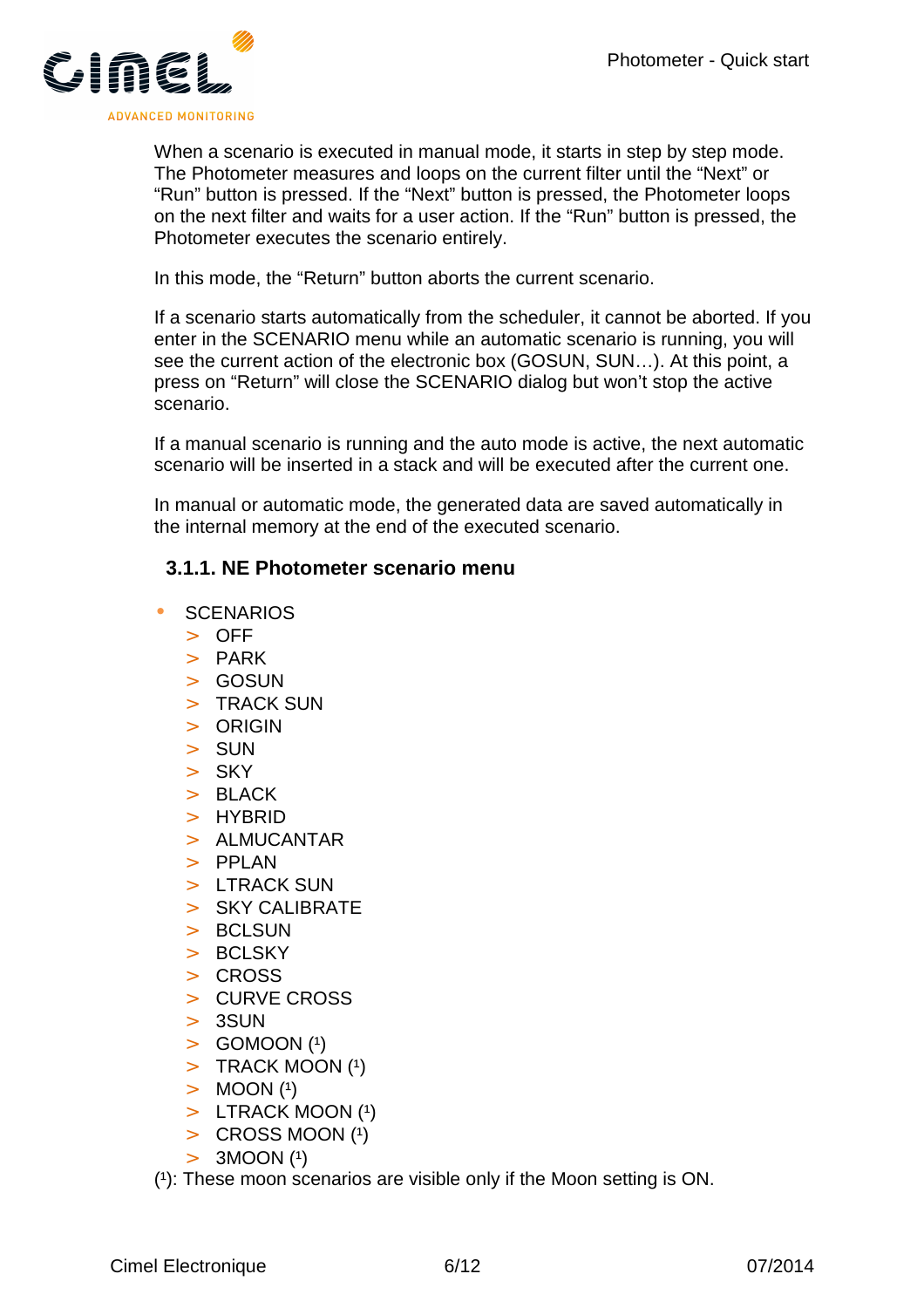

## **3.1.2. BRDF Photometer scenario menu**

- SCENARIOS
	- > OFF
	- > PARK
	- > GOSUN
	- > TRACK SUN
	- > ORIGIN
	- > SUN
	- > SKY
	- > BLACK
	- > ALMUCANTAR
	- > PPLAN
	- > CIRCLE
	- > LTRACK SUN
	- > SKY CALIBRATE
	- > BCLSUN
	- > BCLSKY
	- > CURVE CROSS
	- > 3SUN

### **3.1.3. Polarized Photometer scenario menu**

- SCENARIOS
	- > OFF
	- > PARK
	- > GOSUN
	- > TRACK SUN
	- > ORIGIN
	- > SUN
	- > SKY
	- > BLACK
	- > HYBRID
	- > ALMUCANTAR
	- > PPLAN
	- > POL. ALMUCANTAR
	- > POL. PPLAN
	- > POL. HYBRYD
	- > LTRACK SUN
	- > SKY CALIBRATE
	- > BCLSUN
	- > BCLSKY
	- > CROSS
	- > CURVE CROSS
	- > 3SUN
	- $>$  GOMOON (1)
	- $>$  TRACK MOON (1)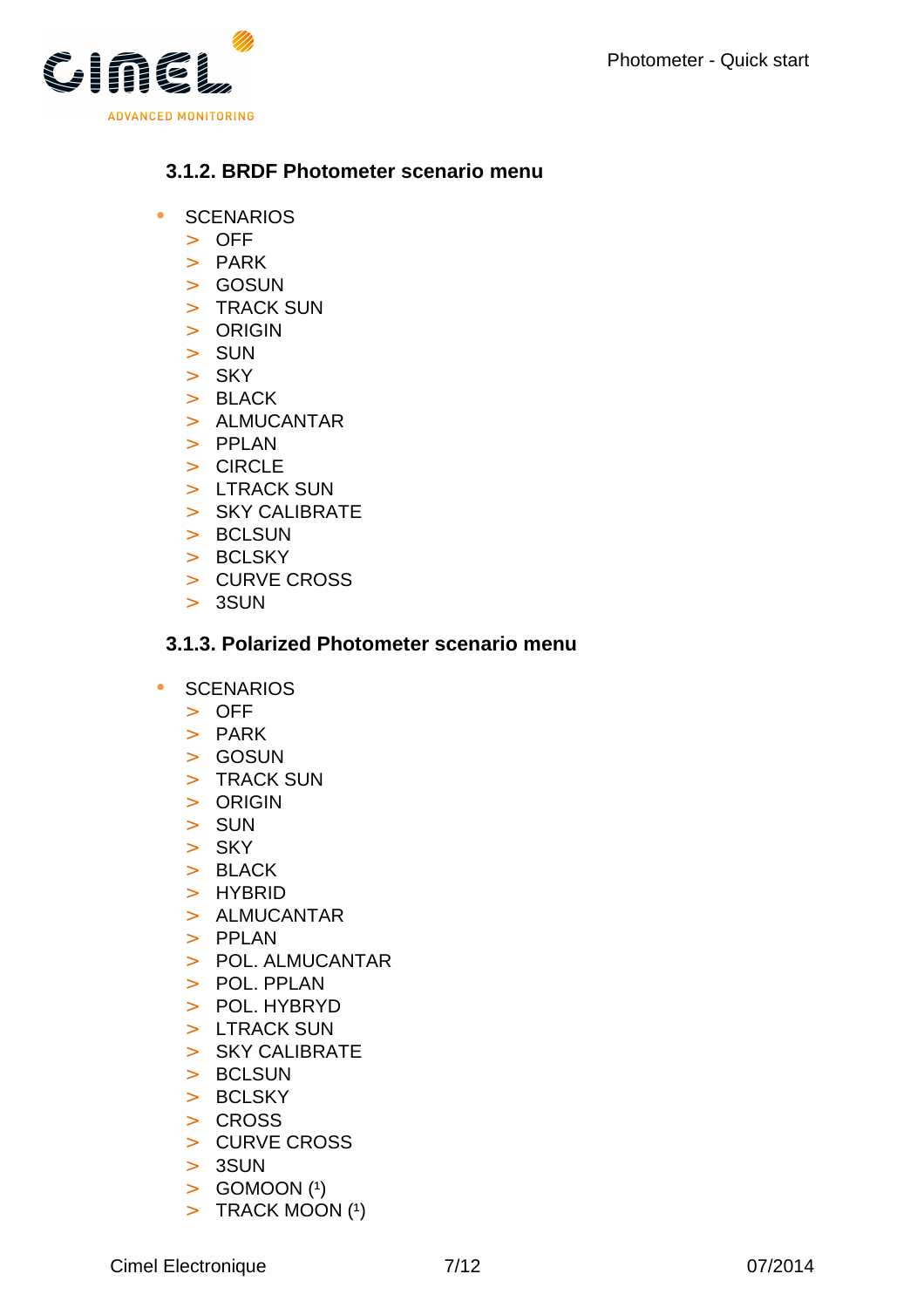

- $> MOOD (1)$
- $>$  LTRACK MOON  $(1)$
- $\geq$  CROSS MOON (1)
- $> 3M OON (1)$

 $(1)$ : These moon scenarios are visible only if the Moon setting is ON.

#### **3.1.4. BRDF 12 filters Photometer scenario menu**

#### **SCENARIOS**

- > OFF
- > PARK
- > GOSUN
- > TRACK SUN
- > ORIGIN
- > SUN
- $>$  SKY
- $>$  BLACK
- > ALMUCANTAR
- $>$  PPI AN
- > CIRCLE
- > LTRACK SUN
- > SKY CALIBRATE
- > BCLSUN
- > BCLSKY
- > CURVE CROSS
- > 3SUN

## 3.2. **MEASURES menu**

The electronic box can measure itself internal power supplies, temperature, pressure…

All of these measures are visible in the MEASURES menu. These data are updated every 5 seconds.

List of measures:

- Battery: Voltage of the external battery.
- *Ibattery:* Consumption by the electronic box.
- Vsolar: Voltage of the solar panel.
- Isolar: Charging current.
- Vcoin, Vcpu, Vgsm, Vradio: Internal power supplies.
- Vrg: Pyranometer.
- Wetting: Measure of the wet sensor.
- Temperature: Temperature inside the electronic box.
- Humidity: Humidity inside the electronic box.
- Pressure: Current atmospheric pressure.

Cimel Electronique 8/12 8/12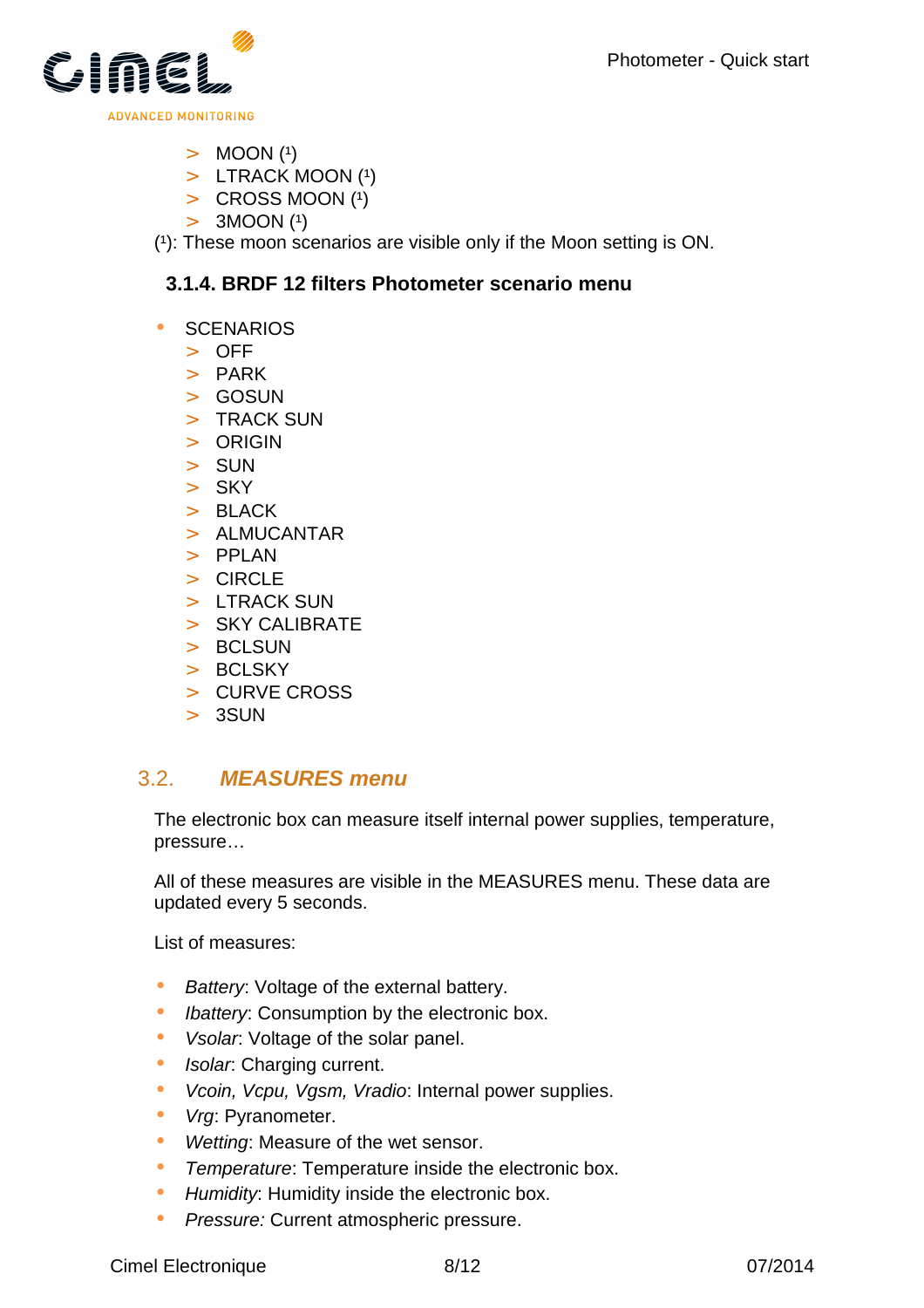

Some power supplies are provided in this menu only for measure and have an impact on the consumption. So, if no user actions are executed on the touches during 10 minutes, the Photometer leaves this menu automatically.

## 3.3. **MEMORY menu**

The produced datas are stored in a non volatile flash device in the electronic box.

A backup of the non-volatile flash memory is done in K8 binary format every morning when the sun zenith is air mass -8.

The PC displays the internal Photometer SD card as a mass storage disk.

#### **3.3.1. SD card**

#### **3.3.1.1. SD card file structure**

On the SD card memory, all data use this name syntax: YYYYMMDDhhmmss. The name of the file (date/time) corresponds to the date of file saving.

Where:

- YYYY: Year
- MM: Month
- DD: Day
- hh: Hour
- mm: Minute
- ss: Second

All data are stored on the SD card with the following structure:

```
• [ HEAD NUMBER ]
   > [ YEAR ]
       − [ MONTH ] 
                 • File 1 
                    • File 2 
                    \ddotscIE: 
• [0001]
   > [ 2013 ]
       − [ 12 ] 
                 • 20131231122530.k8 
                  • 20131231122530.STA 
                 • 20131231122530.NSU 
                    \ddotsc> [ 2014 ]
       − [ 01 ] 
                   • 20140101081711.k8 
                    • 20140101081711.STA
```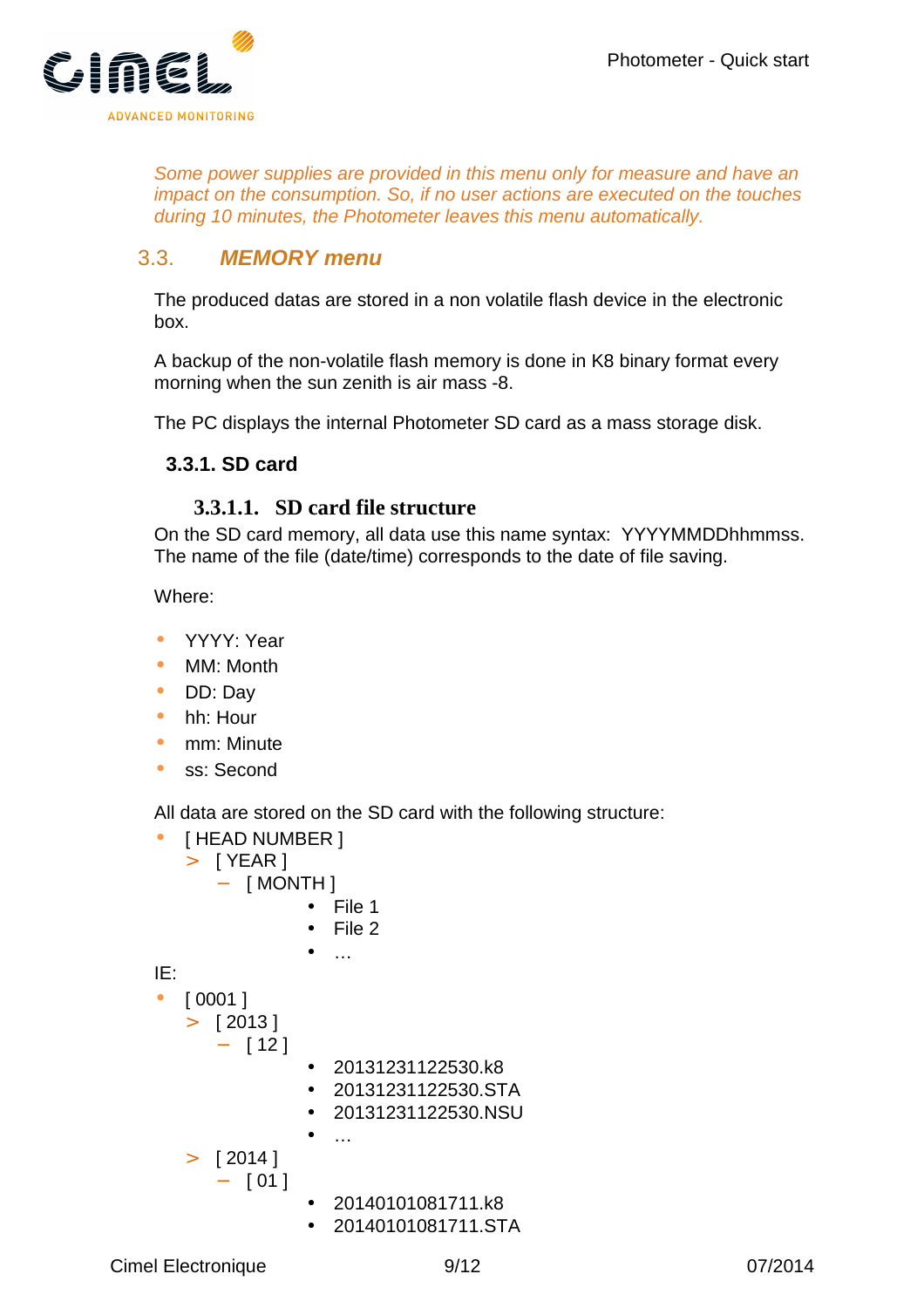

- [ 0002 ]
	- $>$  [ 2014 ]
		- − [ 01 ]
- 20140101102530.k8
- 20140101102530.STA
- 20140101102530.NSU
- …

 $\bullet$  …

#### **3.3.1.2. State**

"State" displays the SD card size. If the Photometer is linked to a PC through an USB cable then when entering in the "SD card" menu, the "State" information displays "Busy" instead of the SD card size.

If the USB is connected, a (U) suffix is added at the end of the time at the root menu.

## **3.3.1.3. Format**

The SD card could be formatted through the "MEMORY\SD CARD\FORMAT" menu. The SD card will be formatted in FAT32 file system.

To optimize SD card access when using a new SD card, it's advised to format the new SD card through this menu.

## **3.3.1.4. Save**

The flash content could be stored in the SD card through the "MEMORY\SD CARD\SAVE" menu. The generated file is a backup of all of the internal nonvolatile flash in binary.

## **3.3.1.5. Export ASCII**

The photometer can generate ASCII files through the "MEMORY\SD CARD\EXPORT ASCII" menu.

## **4 SETTINGS menu**

List and description of parameters (default value in bold):

- Auto: Enable or disable automatic measurement. The internal scheduler is executed automatically [OFF; ON]: **OFF**.
- $M$ oon  $(1)$ : Enable or disable moon measurement. The moon menus are invisible in the SCENARIO menu if this setting is OFF. [OFF; ON]: **OFF**.
- P. Moon (1): Period between two Group L scenarios. [2min; 15min]: 3min.
- Country: Country identification. [0; 255]: **0**.
- District: District identification. [0; 255]: **0**.
- Number: Number identification. [0; 9999]: **0**.
- Latitude: Latitude of the current electronic box. [-90.00°; +90.00°]: **0.0000°**.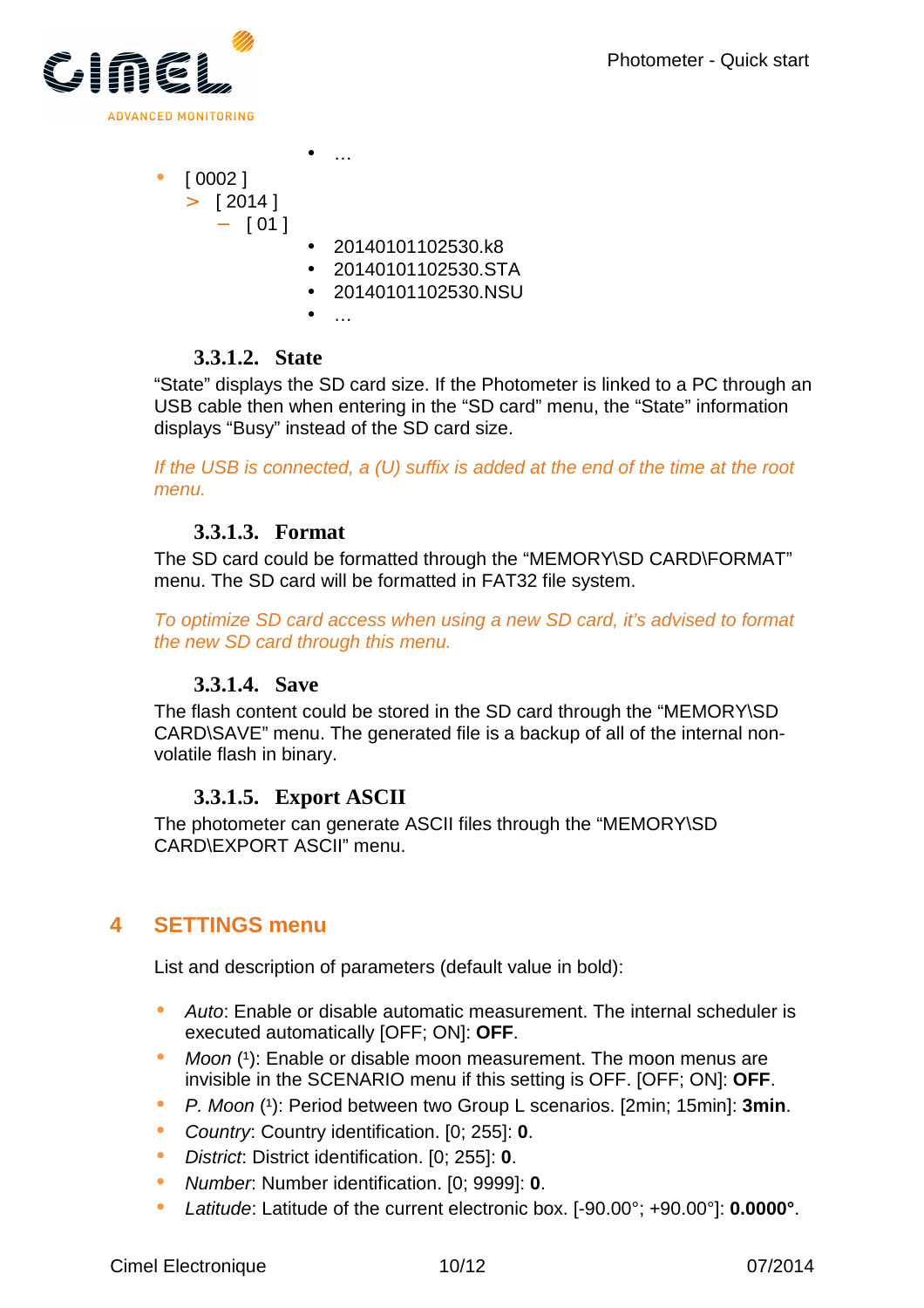

- Longitude: Longitude of the current electronic box. [-180.00°; +180.00°]: **0.0000°**.
- Altitude: Altitude of the current electronic box. [0m; 6000m]: **0m**.
- Turbo (1): Enable or disable the Turbo mode. [OFF; ON]: OFF.
- P. Turbo (1): Period between two GROUPA scenarios. [2min; 6min]: 3min.
- Bclsky: Enable Bclsky mode. [OFF; ON]: **OFF**.
- P. Bclsun: Bclsun scenario period. [30s; 360s]: **30min**.
- AZ offset: Azimuth robot offset. [-180°; +180°]: **0°**.
- ZN offset: Zenith robot offset. [-180°; +180°]: **0°**.
- DCP: Enable the DCP communication. [OFF; ON]: **OFF**.
- DCP Channel: DCP assigned channel. [0; 266]: **0**.
- DCP Type: Type of the used satellite:
	- > **METEOSAT**
	- > GOES 100
	- > GOES 300
- DCP ID: DCP assigned ID. [00000000; FFFFFFFF]: **00000000**.
- DCP Max: Define the maximum number of bytes allowed to be transferred to the DCP. [150; 1292]: **625**.
- DCP Interval: DCP transmission period. [00:00:00; 23:59:59]: **00:30:00**.
- DCP Offset: DCP start period. [00:00:00; 23:59:59]: **00:00:00**.
- $(1)$ : In BRDF Photometer type, these settings have no effect.

To save new settings, exit from the menu. If a parameter is changed, a message dialog appears and asks to confirm the modification.

## 4.1. **DATE menu**

The electronic box date and time can be settled manually via the "DATE" menu. After the modification, exit from this menu, a message dialog appears and asks to confirm the modification.

## 4.2. **Cimel menu**

## **4.2.1. GPS INFO menu**

Enter in this menu to enable automatic GPS acquisition. The acquisition starts when the State information is set to "Wait GPS…". The GPS stops after acquisition or timeout.

If the GPS is active, a (G) suffix is added at the end of the time at the root menu.

The first time, the GPS could take up to 15 min to get the GPS information.